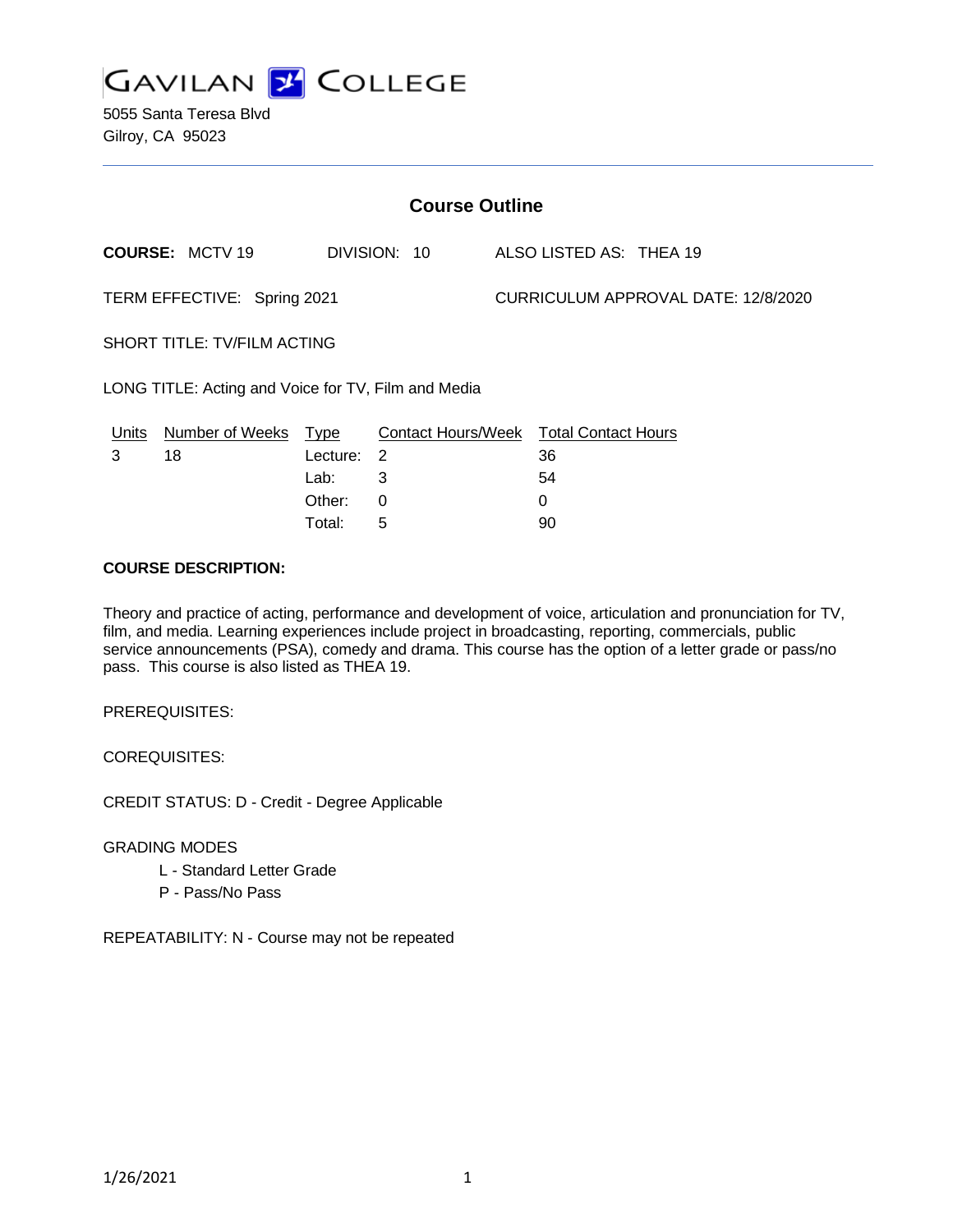SCHEDULE TYPES:

- 02 Lecture and/or discussion
- 03 Lecture/Laboratory
- 04 Laboratory/Studio/Activity
- 047 Laboratory LEH 0.7
- 05 Hybrid
- 71 Dist. Ed Internet Simultaneous
- 72 Dist. Ed Internet Delayed
- 73 Dist. Ed Internet Delayed LAB
- 737 Dist. Ed Internet LAB-LEH 0.7

# **STUDENT LEARNING OUTCOMES:**

1. Student will explain and demonstrate character analysis, voice/diction, development and performance of specific role for presentation in front of a camera.

Measure of assessment: Three Oral Presentations, journal entries, character analysis, scene breakdown, and identifying dramatic beats in a scene.

Year assessed, or planned year of assessment: 2017 Semester: Fall

2. Student will apply dramatic terminology to evaluate a variety of acting/voice performances.

Measure of assessment: Written and Oral critiques Quizzes

Year assessed, or planned year of assessment: 2017 Semester: Fall

3. Students will design and prepare a process for creating and presenting a believable character from a script in front of a camera.

Measure of assessment: 2 monologues 2 scene studies 2 observations of feature films Year assessed, or planned year of assessment: 2017 Semester: Fall

4. Students will demonstrate and use acting/voice terminology and techniques to perform in a television studio environment.

Measure of assessment: Perform in individual scenes Perform in a group project Journal entries Year assessed, or planned year of assessment: 2017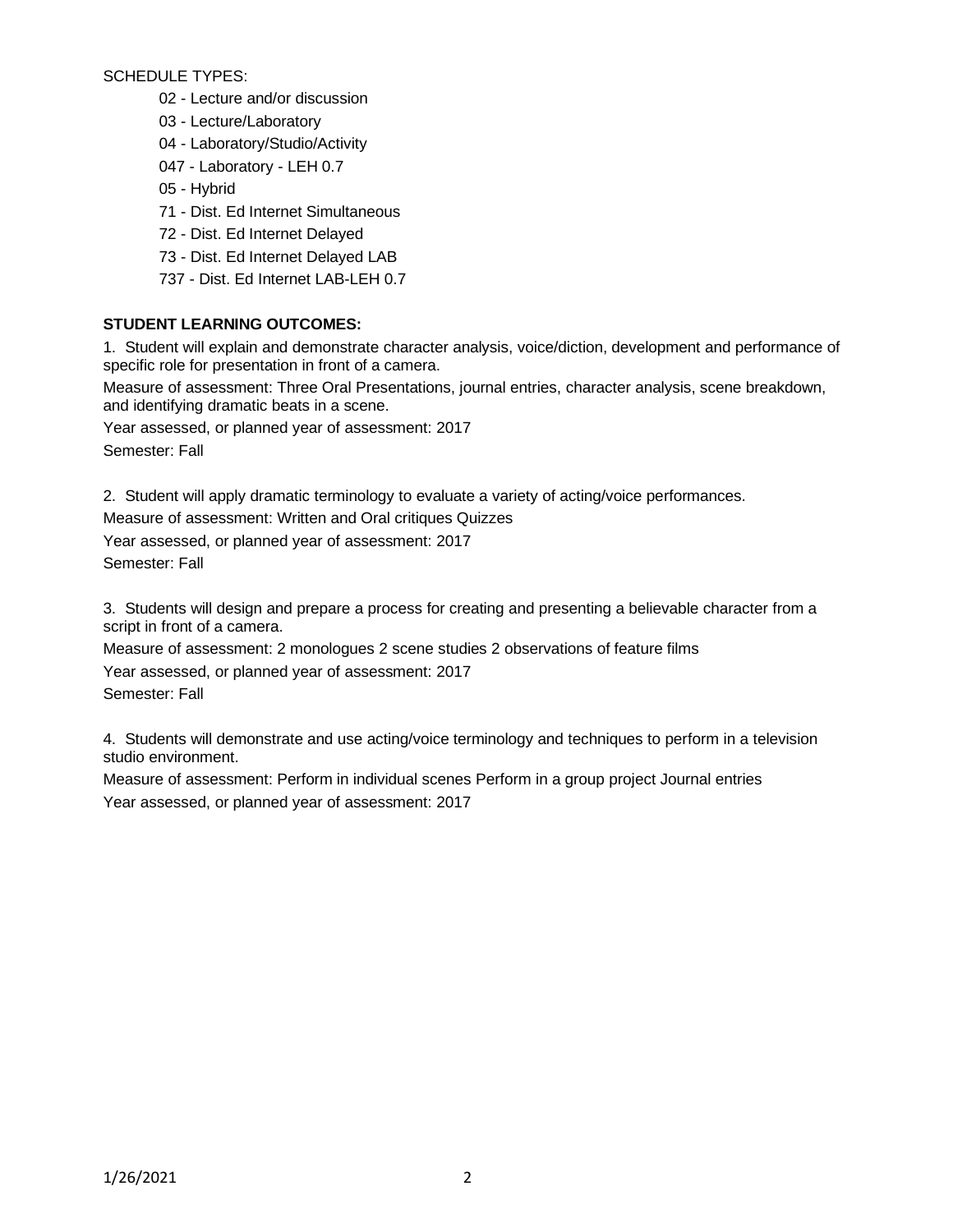#### **CONTENT, STUDENT PERFORMANCE OBJECTIVES, OUT-OF-CLASS ASSIGNMENTS**

Curriculum Approval Date: 12/8/2020 **DE MODIFICATION ONLY** WEEK 1 5 HOURS Orientation: Acting for TV & Film Introduction to the "All the world's a Stage" Acting acknowledged Basic acting review for the stage. Working in front of the camera. Introduce the phases of television & film production. Objectives: Explain, identify and demonstrate acting techniques for television Define pre production elements for television. Employ confidence in performing an interview. Assignments: -Write reflective journal entry on the subjects discussed in class. -Read chapter "Acting Acknowledged" -Research paper on selected film/ television actor WEEK 2 5 HOURS Improvisation to develop "relaxed readiness" Warming up: Physical & vocal Voice and Diction for Broadcasting and performance Improvisation Objectives: Apply relaxation exercises Demonstrate vocal warm-ups Dramatize improvisational scene Practice teleprompter Assignments: -Weekly Journal entry -Read assigned chapters -Autobiography -Write a PSA WEEKS 3,4,5 15 HOURS Theory & practice Acting Methods Introduction to the specific vocabulary of theatre performance in modern drama beginning with Stanislavsky. Objectives: Collaborate with another performer Use & recognize a variety of acting technique approaches. Demonstrate confidence in performing a monologue.

Demonstrate and use camera and studio terms for performance.

Recognize and use vocabulary for oral discussion and writing critiques

of acting performers.

Assignments:

Write an acting critique

Weekly Journal entry

Read assigned chapters.

Reading: Biography or autobiography of an actor.

Research & select a monologue or scene to memorize and perform in class

1/26/2021 3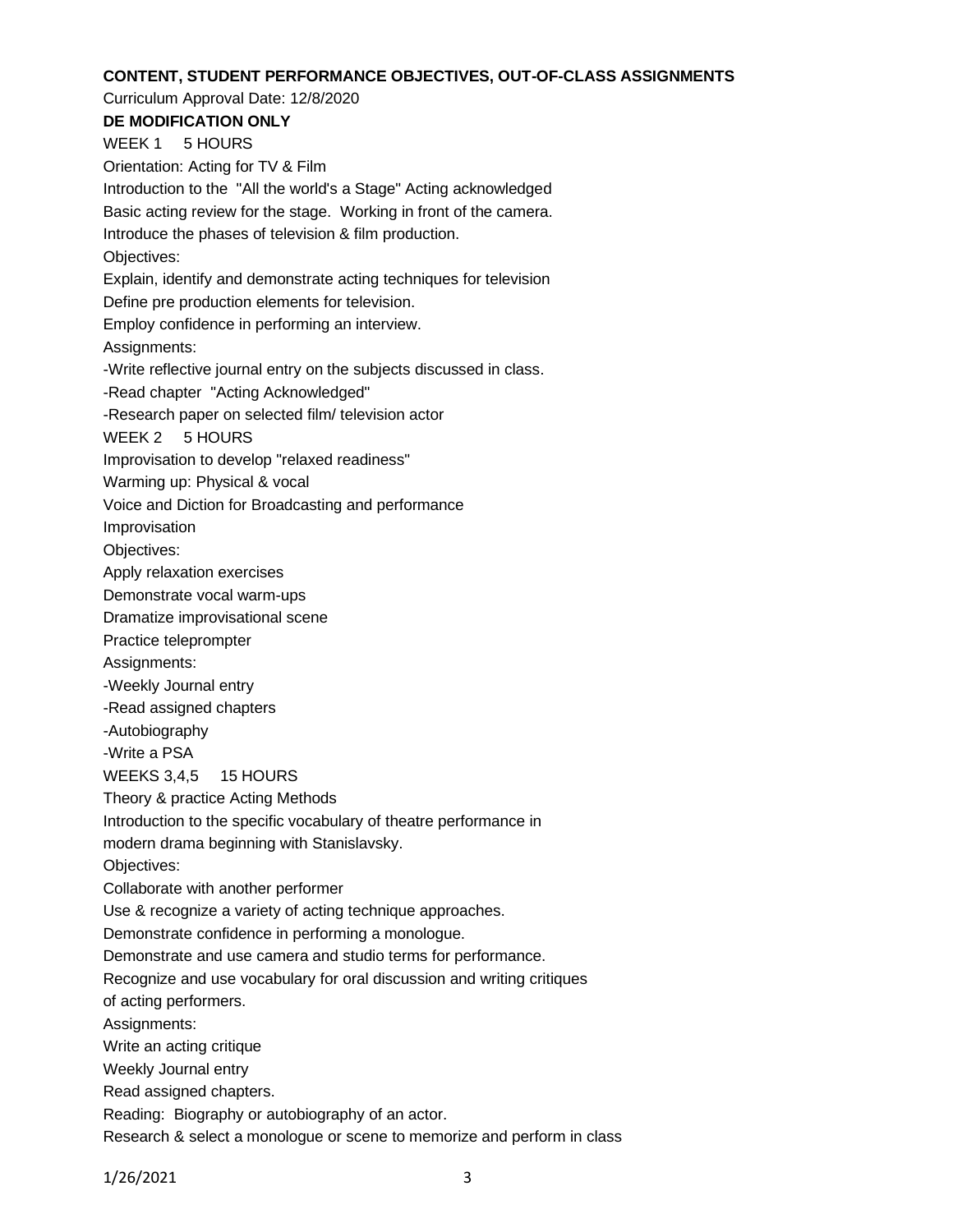Recognize and use vocabulary for discussing and writing critiques of live performances. Critique and evaluate acting performances. Demonstrate and use on-camera performance techniques WEEKS 6-7-8 15 HOURS The Visual Image: working on camera Commercials, Public Service Announcements, Talk Show Characterizations: Study basic acting concepts; motivations, objective, action, obstacles, listening, subtext & believability. Approaches to analyzing a character in plays. Assignment: Write: First emotional memory Read assigned chapters Weekly journal entry Objective: Experience and develop techniques for copying with stage fright & memorization. Practice and apply acting techniques for the screen. WEEKS 9-10-11 15 HOURS Verbal expression & projection for the screen Assignment: Journal entry: Vocal analysis Read assigned chapters Write a critique Objectives: Demonstrate effective use of the human voice as a means of communicating feelings and ideas. Practice developing vocal variety. WEEK 12-13-14-15 20 HOURS Narrative Acting: Comedy, Drama, Melodrama, Soap Operas (Novellas) Introduction to style and review of the television genres. Ensemble performance 3 camera shoot Field production Objective: Identify objectives, obstacles and sub text in character development for specific acting project. Design and create a sense of location for a scene Assignments: Memorization of a role Write a character analysis Rehearse a specific scene Weekly journal entries Practice relaxation and concentration skills WEEK 16-17 10 HOURS Production and Post production Journal: The rehearsal process Write a character and scene analysis for the role.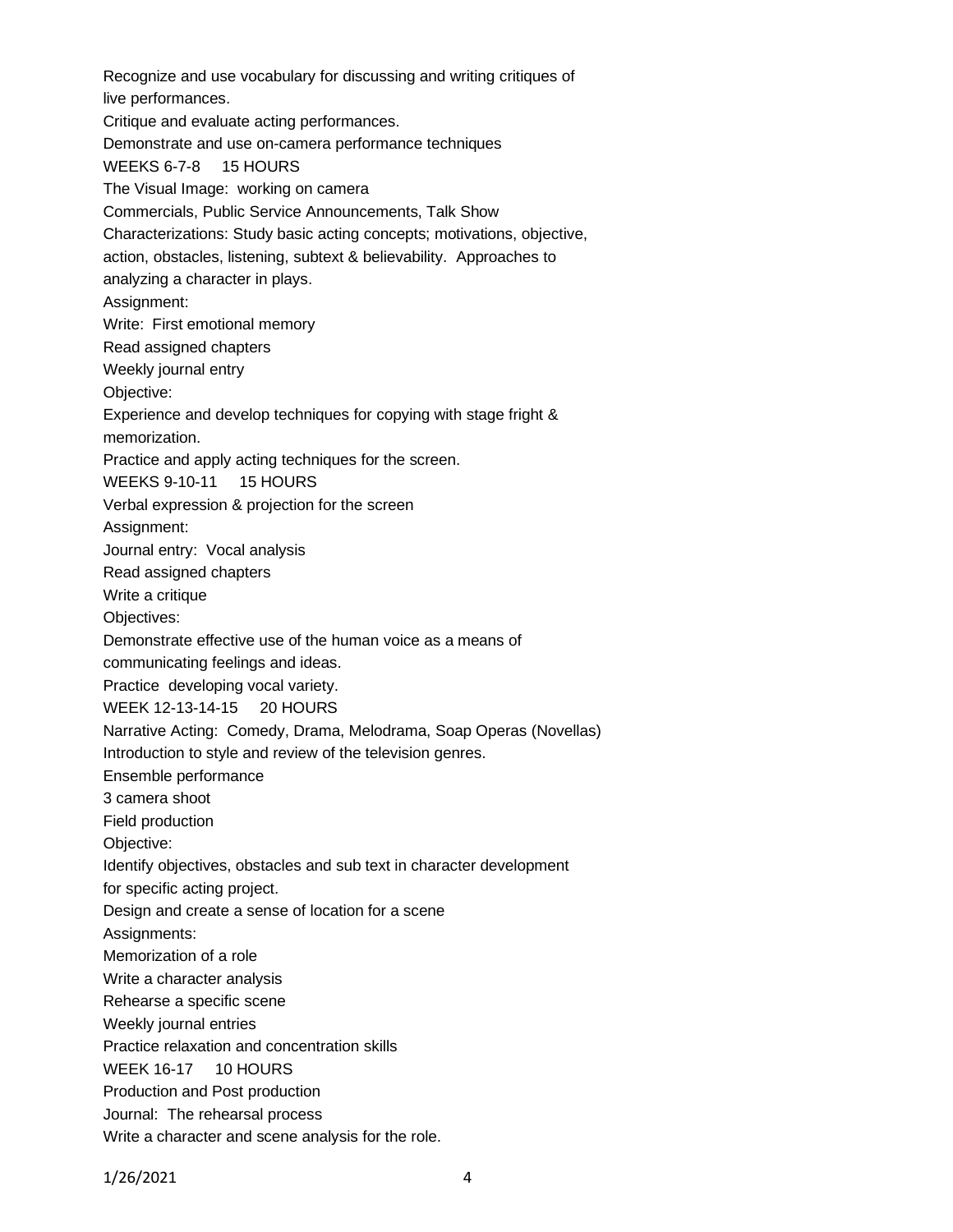Design & create a location of the scene Rehearse with a partner. Demonstrate and display discipline and commitment to a group ensemble project in preparing an episode for a series. Use and explain principles of dramatic structure in terms of plot, theme, character, dramatic action and environment in the scene. Write background information on the play. Objectives: Use the body, mind and voice as instruments of dramatic expression. Identify and communicate character objectives. Use relaxation and concentration skills to present an episode in a television series. Critique final performances WEEK 18 2 HOURS Final Examination-Reflective essays Assignments: Journal completed Critiques completed Included in content.

#### **METHODS OF INSTRUCTION:**

Lecture-discussion, demonstration, group projects, acting and voice/diction exercises. Class experiences include: acting exercises, voice and diction exercises, preparation & presentation of television program segments, monologues, dialogues, and filming of scenes. Written assignments include: journal, autobiography, monologue, dialogues, and critiques. Viewing and evaluating acting performances in written and oral form.

#### **METHODS OF EVALUATION:**

Writing assignments Percent of total grade: 30.00 % Percent range of total grade: 30% Written Homework; Term or Other Papers; Other: critiques, character (vocal/performance) analysis Skill demonstrations Percent of total grade: 50.00 % Percent range of total grade: 50 % to 60 % Class Performance/s; Performance Exams Objective examinations Percent of total grade: 20.00 % Percent range of total grade: 20% to 25 %

# **OUT OF CLASS ASSIGNMENTS**:

Required Outside Hours: 16 Assignment Description: Weekly Journal entries Required Outside Hours: 3 Assignment Description: View a live performance Required Outside Hours: 10